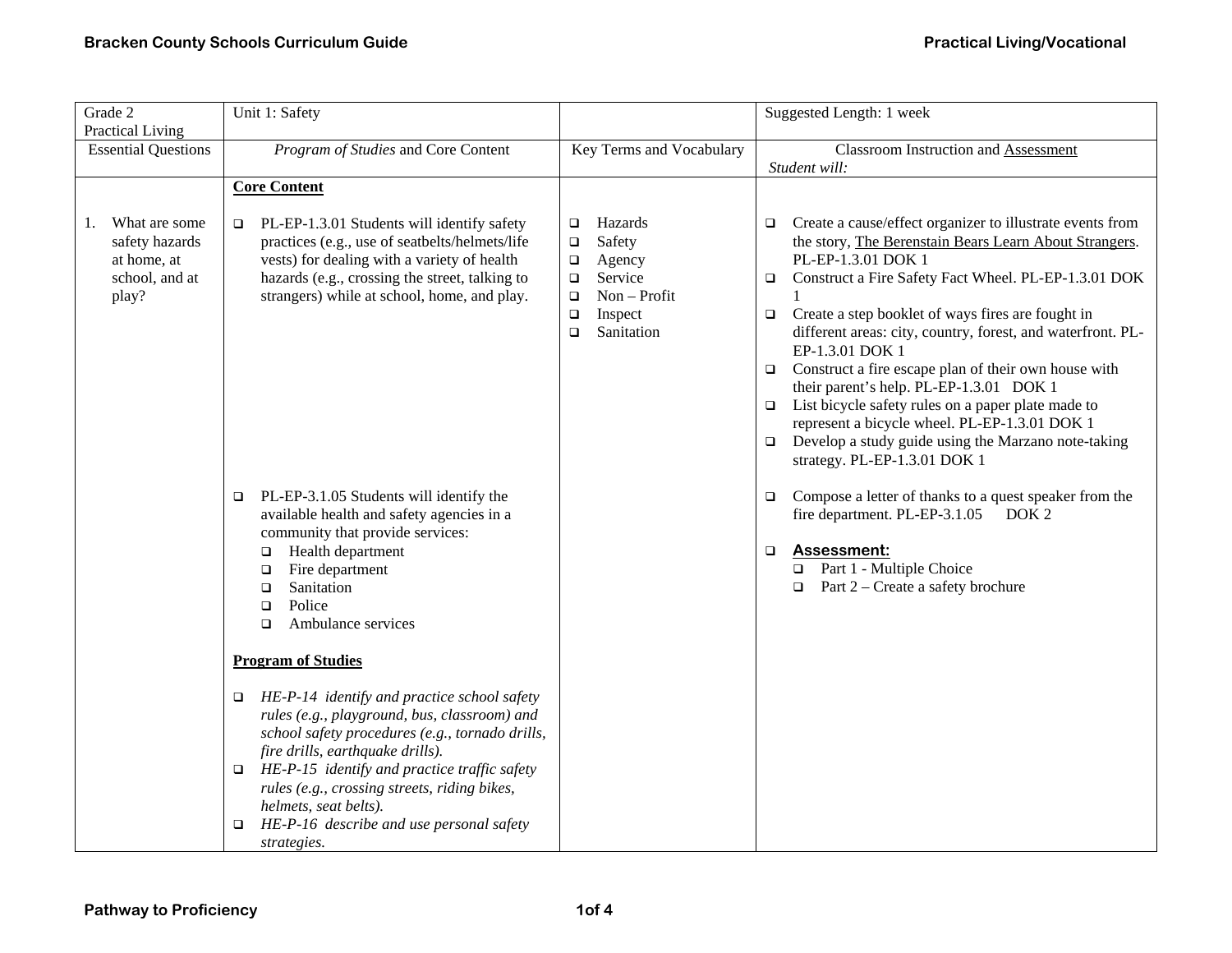| Grade 2                    | Unit 1: Safety                                       |                          | Suggested Length: 1 week             |
|----------------------------|------------------------------------------------------|--------------------------|--------------------------------------|
| <b>Practical Living</b>    |                                                      |                          |                                      |
| <b>Essential Questions</b> | Program of Studies and Core Content                  | Key Terms and Vocabulary | Classroom Instruction and Assessment |
|                            |                                                      |                          | Student will:                        |
|                            | HE-P-17 determine procedures and practices<br>$\Box$ |                          |                                      |
|                            | for obtaining needed emergency assistance            |                          |                                      |
|                            | and information (e.g., fire and police               |                          |                                      |
|                            | departments, poison control, ambulance               |                          |                                      |
|                            | service, $911$ ).                                    |                          |                                      |
|                            | HE-P-18 identify basic health habits (e.g.,<br>□     |                          |                                      |
|                            | hand washing, care of teeth and eyes,                |                          |                                      |
|                            | covering coughs and sneezes, sun protection)         |                          |                                      |
|                            | which affect self and others and prevent             |                          |                                      |
|                            | spread of disease.                                   |                          |                                      |
|                            | HE-P-19 practice good habits of personal<br>□        |                          |                                      |
|                            | grooming and cleanliness                             |                          |                                      |
|                            | HE-P-37 become aware of appropriate<br>□             |                          |                                      |
|                            | community agencies (e.g., police department,         |                          |                                      |
|                            | fire department, health department, mental           |                          |                                      |
|                            | health provider) and the health and safety           |                          |                                      |
|                            | services they provide.                               |                          |                                      |
|                            | HE-P-40 identify health providers and the<br>□       |                          |                                      |
|                            | services they provide in the community.              |                          |                                      |

| Grade 2                    | <b>Unit 2: Vocational</b>                          |                         | <b>Suggested Length: 2 weeks</b>            |
|----------------------------|----------------------------------------------------|-------------------------|---------------------------------------------|
| <b>Practical Living</b>    |                                                    |                         |                                             |
| <b>Essential Questions</b> | <b>Program of Studies and Core Content</b>         | <b>Key Terms and</b>    | <b>Classroom Instruction and Assessment</b> |
|                            |                                                    | <b>Vocabulary</b>       | Student will:                               |
|                            | <b>Core Content</b>                                |                         |                                             |
|                            |                                                    |                         |                                             |
|                            | PL-EP-4.2.01 Students will identify how<br>$\Box$  | Dependability<br>$\Box$ |                                             |
|                            | personal responsibility and good work              | Work Habits<br>$\Box$   |                                             |
|                            | habits (e.g., attendance, work done on time,       | Technology<br>$\Box$    |                                             |
|                            | follow directions) are important at home,          | Computers<br>$\Box$     |                                             |
|                            | school, and work. DOK 1                            | Cooperation<br>□        |                                             |
|                            |                                                    | Flexibility<br>$\Box$   |                                             |
|                            | PL-EP-4.2.02 Students will describe team<br>$\Box$ |                         |                                             |
|                            | skills (e.g., cooperation, communication)          |                         |                                             |
|                            | used to compete tasks more efficiently at          |                         |                                             |
|                            | home, school and work. DOK 1                       |                         |                                             |
|                            |                                                    |                         |                                             |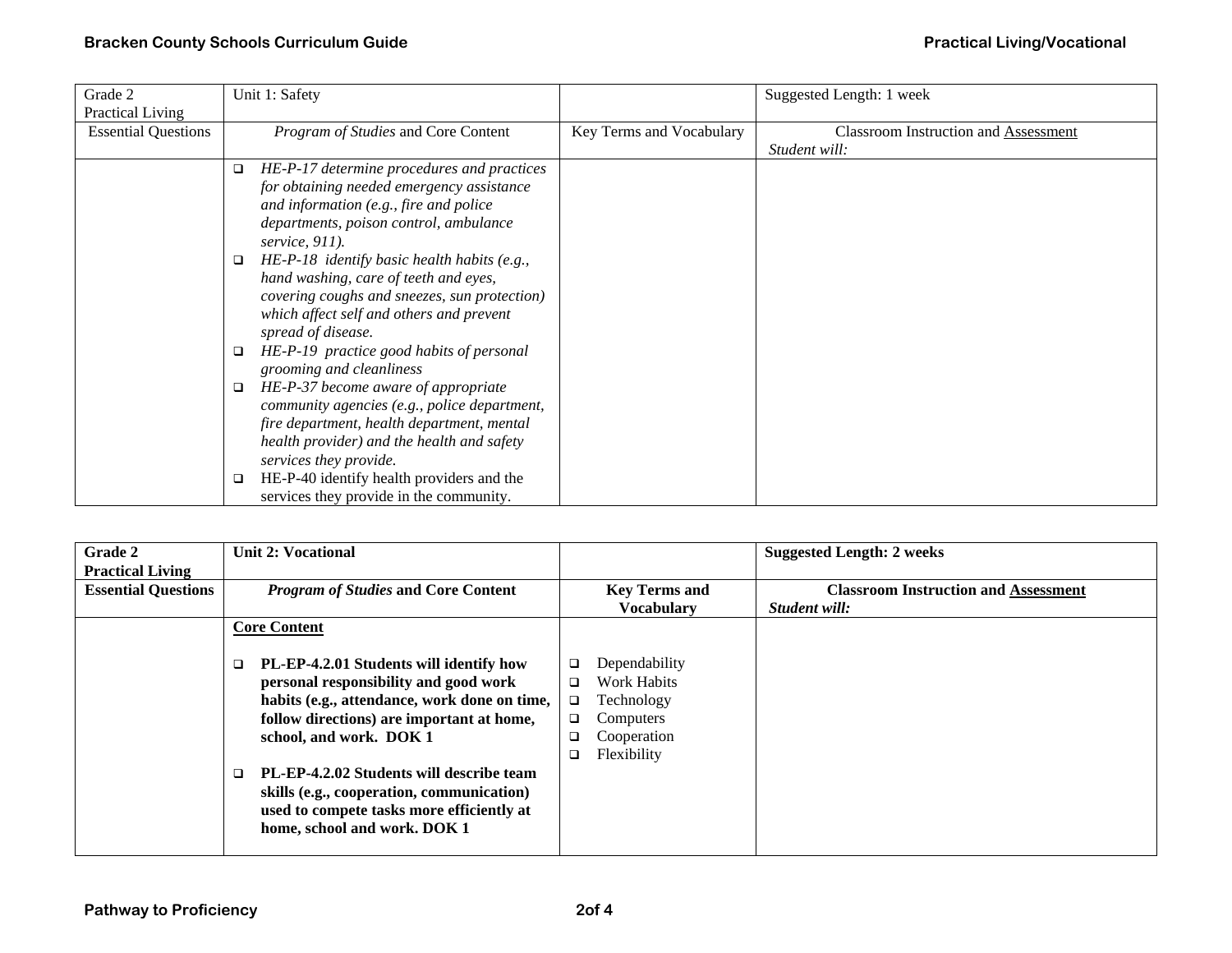| <b>Grade 2</b>             | Unit 2: Vocational                         |                      | <b>Suggested Length: 2 weeks</b>            |
|----------------------------|--------------------------------------------|----------------------|---------------------------------------------|
| <b>Practical Living</b>    |                                            |                      |                                             |
| <b>Essential Questions</b> | <i>Program of Studies</i> and Core Content | <b>Key Terms and</b> | <b>Classroom Instruction and Assessment</b> |
|                            |                                            | <b>Vocabulary</b>    | Student will:                               |
|                            | PL-EP-4.3.01 Students will identify        |                      |                                             |
|                            | technology tools (e.g., electronic games,  |                      |                                             |
|                            | phones, computers) that are used in        |                      |                                             |
|                            | homes and schools. DOK 1                   |                      |                                             |

| Grade 2                                               | <b>Unit 3: Consumer Skills</b>                                                                                                            |                                                                                      | <b>Suggested Length: 2 weeks</b>                             |
|-------------------------------------------------------|-------------------------------------------------------------------------------------------------------------------------------------------|--------------------------------------------------------------------------------------|--------------------------------------------------------------|
| <b>Practical Living</b><br><b>Essential Questions</b> | <b>Program of Studies and Core Content</b>                                                                                                | <b>Key Terms and</b><br><b>Vocabulary</b>                                            | <b>Classroom Instruction and Assessment</b><br>Student will: |
|                                                       | <b>Core Content</b>                                                                                                                       |                                                                                      |                                                              |
|                                                       | PL-EP-3.1.01 Students will identify the<br>$\Box$<br>difference between wants and needs as it<br>relates to consumer decisions.           | Wants<br>❏<br><b>Needs</b><br>□<br>Consumer<br>□<br>Products<br>□                    |                                                              |
|                                                       | PL-EP-3.1.02 Students will describe major<br>□<br>factors (price, quality, features) to consider<br>when making consumer decisions. DOK 1 | Gimmick<br>$\Box$<br>Income<br>$\Box$<br>Expenditure<br>$\Box$<br>$\Box$<br>Planning |                                                              |
|                                                       | PL-EP-3.1.03 Students will identify ways<br>$\Box$<br>consumer's buying practices are influenced<br>by peer pressure. DOK 1               | Savings<br>$\Box$<br>Wants<br>$\Box$<br><b>Needs</b><br>❏<br>Resources<br>□          |                                                              |
|                                                       | PL-EP-3.1.04 Students will identify<br>$\Box$<br>consumer actions (reusing, reducing,<br>recycling) that impact the environment.<br>DOK1  |                                                                                      |                                                              |
|                                                       | PL-EP-3.2.01 Students will describe<br>$\Box$<br>different ways to save money (e.g., piggy<br>bank, local bank, savings bonds). DOK 1     |                                                                                      |                                                              |
|                                                       | <b>Program of Studies</b>                                                                                                                 |                                                                                      |                                                              |
|                                                       | HE-P-7 become aware of what it means to be<br>$\Box$<br>a consumer.<br>HE-P-8 explain differences between wants<br>❏                      |                                                                                      |                                                              |